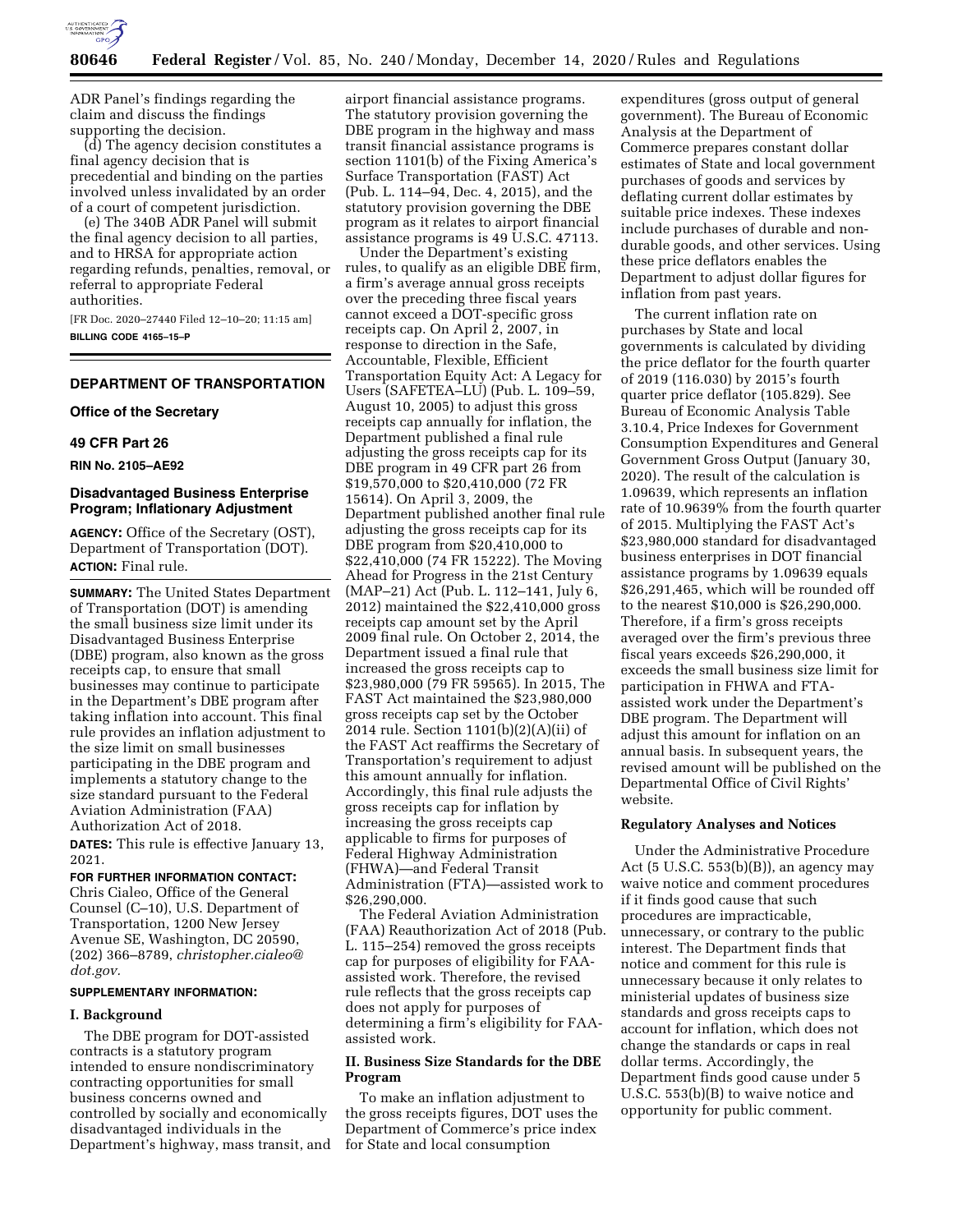*A. Executive Order 13771 (Reducing Regulation and Controlling Regulatory Costs), Executive Order 12866 (Regulatory Planning and Review), Executive Order 13563 (Improving Regulation and Regulatory Review), and 49 CFR Part 5 (DOT Administrative Rulemaking, Guidance, and Enforcement Procedures)* 

This rule is not a significant regulatory action under Executive Order 12866, Regulatory Planning and Review, as supplemented by Executive Order 13563, Improving Regulation and Regulatory Review. It is also not significant within the meaning of DOT regulatory policies and procedures. This rule is issued in accordance with the Department's rulemaking procedures found in 49 CFR part 5 and DOT Order 2100.6.

The Department does not anticipate that this rulemaking will have an economic impact on regulated entities. The rule is a ministerial adjustment for inflation of a statutory small business size standard. It will not impose burdens on any regulated parties.

This rule is not an Executive Order 13771 regulatory action because this rule is not significant under Executive Order 12866.

#### *B. Regulatory Flexibility Act*

In compliance with the Regulatory Flexibility Act (Pub. L. 96–354, 5 U.S.C. 601–612), DOT has evaluated the effects of this action on small entities and have determined that the action will not have a significant economic impact on a substantial number of small entities. The rule is a ministerial update to the size limits to define small businesses for the Department's Financial Assistance Program for Disadvantaged Business Enterprises. The only effect of the rule on small entities is to allow some small businesses to continue to participate in the DBE programs by adjusting for inflation, and to align the regulation with a change to the part 26 size standard for FAA-assisted work pursuant to the FAA Reauthorization Act of 2018. Therefore, the Department certifies that this rule would not have a significant economic impact on a substantial number of small entities.

#### *C. Executive Order 13132 (Federalism)*

This action has been analyzed in accordance with the principles and criteria contained in Executive Order 13132 (Federalism), and the Department has determined that this action will not have sufficient federalism implications to warrant the preparation of a federalism assessment. The Department has also determined that this action will

not preempt any State law or State regulation or affect the States' ability to discharge traditional State governmental functions.

# *D. Executive Order 13175 (Tribal Consultation)*

This rule has been analyzed in accordance with the principles and criteria contained in Executive Order 13175 (Consultation and Coordination with Indian Tribal Governments). Because this rule will not significantly or uniquely affect the Indian tribal communities, and will not impose substantial direct compliance costs, the funding and consultation requirements of the Executive Order do not apply.

## *E. Unfunded Mandates Reform Act of 1995*

This rule does not impose unfunded mandates as defined by the Unfunded Mandates Reform Act of 1995 (Pub. L. 104–4; 109 Stat. 48). This rule will not result in the expenditure by State, local, and tribal governments, in the aggregate, or by the private sector, of \$148.1 million or more in any one year (2 U.S.C. 1532). The definition of ''Federal mandate'' in the Unfunded Mandates Reform Act excludes financial assistance of the type in which State, local, or tribal governments have authority to adjust their participation in the program in accordance with changes made in the program by the Federal Government. Since this rule pertains to a nondiscrimination requirement and affects only Federal financial assistance programs, the Unfunded Mandates Reform Act does not apply.

## *F. Executive Order 12372 (Intergovernmental Review)*

The regulations implementing Executive Order 12372 regarding intergovernmental consultation on Federal programs and activities do not apply to this program.

#### *G. Paperwork Reduction Act*

Under the Paperwork Reduction Act of 1995 (PRA) (44 U.S.C. 3501), Federal agencies must obtain approval from the Office of Management and Budget (OMB) for each collection of information they conduct, sponsor, or require through regulations. The Department has determined that this rule does not contain collection of information requirements for the purposes of the PRA.

#### *H. National Environmental Policy Act*

The agency has analyzed the environmental impacts of this action pursuant to the National Environmental Policy Act of 1969 (NEPA) (42 U.S.C.

4321, *et seq.*) and has determined that it is categorically excluded pursuant to DOT Order 5610.1C, ''Procedures for Considering Environmental Impacts'' (44 FR 56420, October 1, 1979). Categorical exclusions are actions identified in an agency's NEPA implementing procedures that do not normally have a significant impact on the environment and therefore do not require either an environmental assessment or environmental impact statement. The purpose of this rulemaking is to make an inflation adjustment of the size limit on small businesses participating in the DBE program. The agency does not anticipate any environmental impacts, and there are no extraordinary circumstances pertaining to this rulemaking.

## **List of Subjects in 49 CFR Part 26**

Administrative practice and procedure, Civil rights, Disadvantaged business, Government contracts, Grant programs–transportation, Highways and roads, Mass transportation, Minority business, Reporting and recordkeeping requirements, Small business.

For the reasons stated in the preamble, the Department of Transportation amends 49 CFR part 26 as follows:

# **PART 26—PARTICIPATION BY DISADVANTAGED BUSINESS ENTERPRISES IN DEPARTMENT OF TRANSPORTATION FINANCIAL ASSISTANCE PROGRAMS**

■ 1. The authority citation for part 26 is revised to read as follows:

**Authority:** 23 U.S.C. 324; 42 U.S.C. 2000d, *et seq.;* Sec. 1101(b), Pub. L. 114–94, 129 Stat. 1312, 1324; 49 U.S.C. 47113, 47123; Sec. 150, Pub. L. 115–254, 132 Stat. 3215.

■ 2. In § 26.65, revise paragraph (b) to read as follows:

#### **§ 26.65 What rules govern business size determinations?**   $*$  \*

(b) Even if it meets the requirements of paragraph (a) of this section, a firm is not an eligible DBE for the purposes of Federal Highway Administration and Federal Transit Administration-assisted work in any Federal fiscal year if the firm (including its affiliates) has had average annual gross receipts, as defined by SBA regulations (see 13 CFR 121.104), over the firm's previous three fiscal years, in excess of \$26.29 million. The Department will adjust this amount for inflation on an annual basis. The adjusted amount will be published on the Department's website in subsequent years.

\* \* \* \* \*